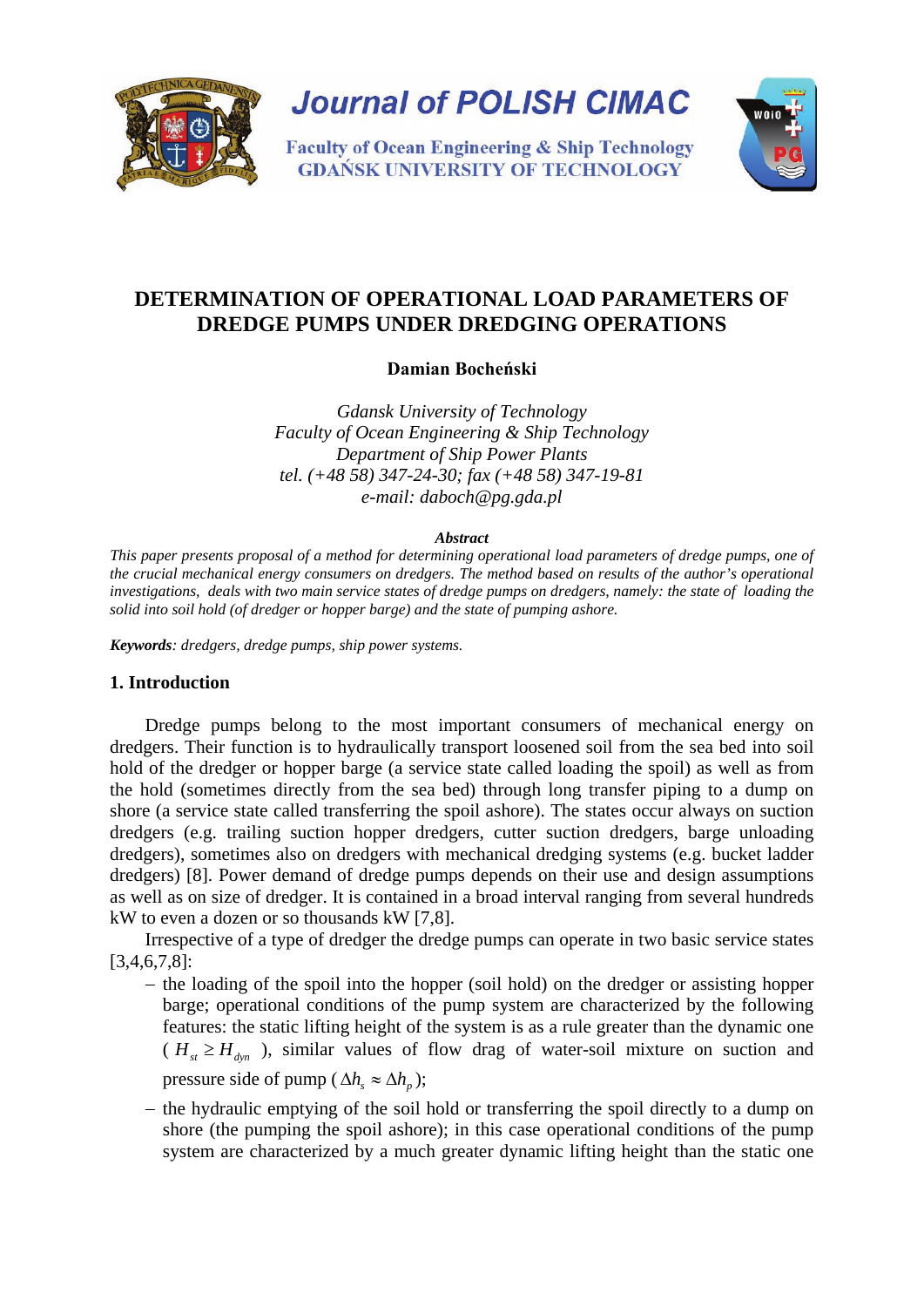$(H_{st} \ll H_{dyn})$  and much greater values of flow drag on the pump pressure side than on its suction side ( $\Delta h_s \ll \Delta h_n$ ).

The state called loading the spoil into the hold always occurs on trailing suction hopper dredgers (it concerns their own holds) , and may also occur on cutter suction dredgers (in this case it concerns hopper barge holds). The pumping-away the spoil occurs on trailing suction hopper dredgers and cutter suction dredgers, sometimes also on bucket ladder ones. Great differences in the parameters which characterize the pump systems operating in the above mentioned service states must result in great differences in the loads applied upon dredge pumps during loading and pumping-away the spoil. On the trailing suction hopper dredgers the using of the same pumps both for the loading and pumping-away the spoil is common. Then their driving systems are fitted with multi-speed gear transmission devices.

This paper presents a proposal of determining the distribution parameters of operational loads of dredge pumps installed on various types of dredgers, depending on their service states. For the determining of the distribution parameters of pump loads the use of linear form of dependence of mean driving loads of dredge pumps on their rated power outputs, is proposed [1,2]. Standard deviations are proposed to be determined by means of the data concerning the load distribution variability coefficient of dredge pumps, obtained on the basis of operational investigations.

## **2. Investigations of relations between mean operational loads of dredge pumps and their rated power outputs**

Investigations of relations between the mean operational loads of main power consumers  $N_{MC}^{av}$ , and their rated power outputs  $(N_{MC}^{eff})^{nom}$  are important in view of possible making use of their results further in preliminary design stages of ship power plants.

As far as the main consumers are concerned, it can be considered effective energy flow (i.e. power output or effective power) associated with them, each case expressed by the product of the so called , generalized potential" and the , generalized flow" [1].

The investigations of relations between the mean operational loads of main power consumers and their rated power outputs were already performed for fish factory trawlers as well as certain main consumers on dredgers [1,2].

The performed investigations show that for all main power consumers on the investigated ships the following linear relation takes place [1,2]:

$$
N_{MC}^{eff} = a + b \left( N_{MC}^{eff} \right)^{nom} \tag{1}
$$

where:  $a, b$  - constants

The statement on validity of the linear relation (1) as well as on possibility of determining the constants  $a, b$ , is very important as the relation can be used for determining the power demand of main engines for ships of the considered types in the stage of offer or preliminary design [1,2,3].

The dredge pump power output  $N_{DP}^{eff}$  is determined by the relation:

$$
N_{DP}^{\textit{eff}} = H_{DP}^{\textit{w}} \cdot Q_{DP}^{\textit{w}}
$$

where:  $H_{DP}^{\text{w}}$  - the dredge pump lifting height determined for water,

 $Q_{DP}^{\nu}$  - the dredge pump volumetric rate of delivery determined for water.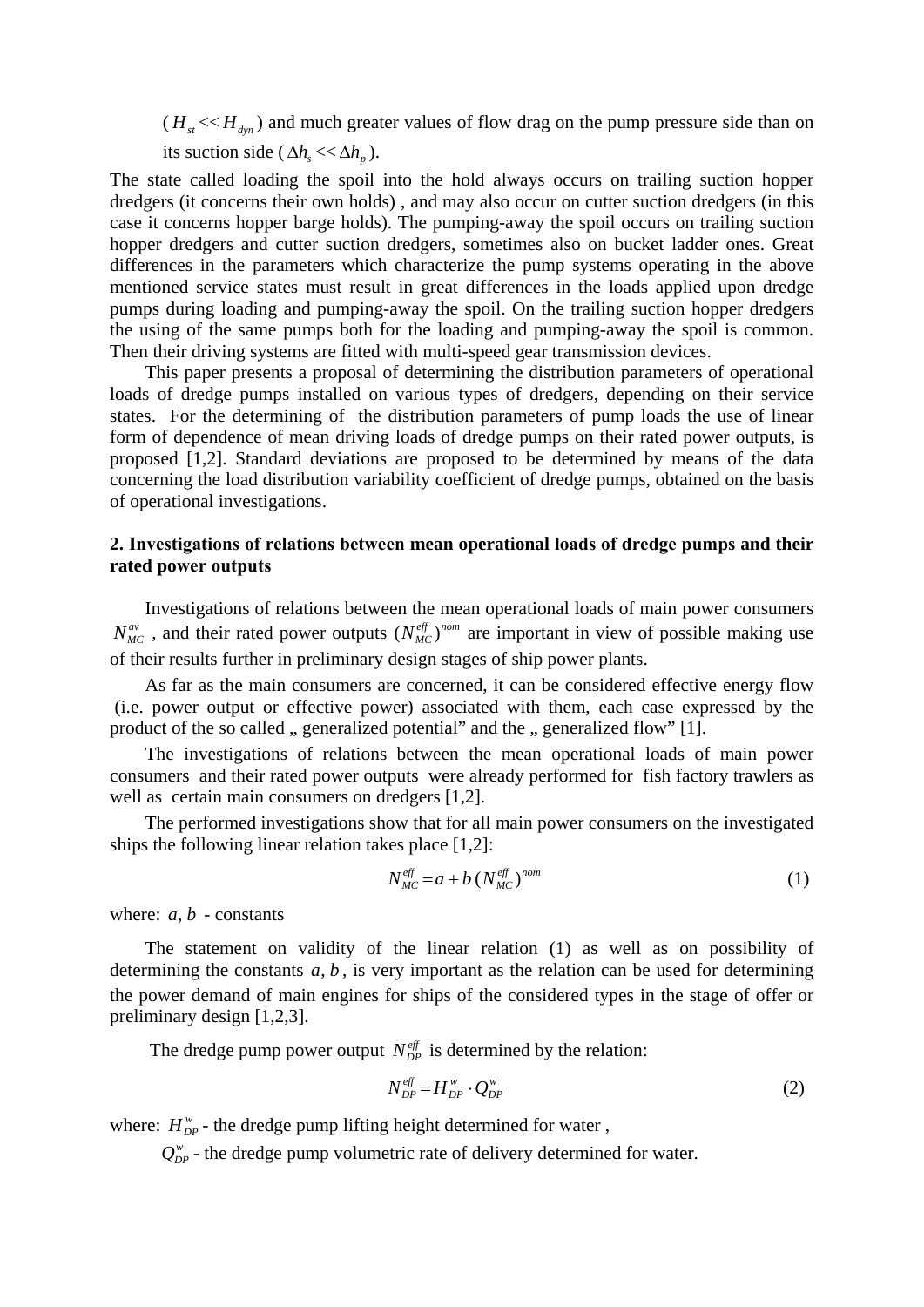It is important that producers of dredge pumps usually provide nominal (rated) parameters and characteristics of the pumps valid for the conditions of water pumping but not water-soil mixture pumping. Change of characteristics of dredge pump handling water-soil mixture, as well as change of pipeline characteristics is most influenced by density of the mixture and soil graining (a.o. mean grain diameter, grain-size distribution, grain shape) [7,8]. High variability of the parameters causes that the providing of the parameters of dredge pumps for the conditions of water-soil mixture pumping would be unjustifiable.

In Tab. 1 and 2 are given the rated parameters of the dredge pumps on the investigated dredgers as well as the distribution parameters of operational loads of the pumps during operation in two basic stages of their service (loading the spoil to hopper and pumping the spoil ashore) [6]. The distribution parameters of operational loads of dredge pumps have been obtained as a result of long-lasting operational investigations carried out by this author on a dozen or so dredgers of various types. The problem of operational loads of dredge pumps, which covers measurement methods, measurement system characteristics, distributions of pump loads, has been presented more thoroughly in a few publications of this author [3,4,5,6].

| Dredger         | Number<br>pumps | Rated parameters of dredge pumps<br>(pumping water) |            |                    | Characteristics of load<br>distributions of dredge pumps |                  |          |  |
|-----------------|-----------------|-----------------------------------------------------|------------|--------------------|----------------------------------------------------------|------------------|----------|--|
|                 |                 | $H_{DP}^{\prime\prime}$                             | $Q_{DP}^w$ | $N_{DP}^{e\!f\!f}$ | $N_{DP}^{av}$                                            | $\sigma_{_{DP}}$ | $V_{DP}$ |  |
|                 |                 | kPa                                                 | $m^3/s$    | kW                 | kW                                                       | kW               | ٠        |  |
| Kostera         | 1               | 105                                                 | 0,65       | 68,2               | 82,1                                                     | 6,9              | 0,084    |  |
| Kronos          | 1               | 140                                                 | 0,65       | 91                 | 95,1                                                     | 7,8              | 0,082    |  |
| Łęgowski        | 2               | 175                                                 | 1,8        | $2\times315$       | 774,9                                                    | 62,3             | 0,08     |  |
| <b>Bukowski</b> | 2               | 175                                                 | 1,8        | $2\times315$       | 786,4                                                    | 54,5             | 0,069    |  |
| <b>Nautilus</b> | 1               | 210                                                 | 2,5        | 525                | 706,8                                                    | 26,2             | 0,037    |  |
| Gogland         | 2               | 220                                                 | 3,2        | $2\times704$       | 61,2<br>1787,1                                           |                  | 0.034    |  |
| Geopotes<br>15  | 2               | 265                                                 | 3,4        | $2\times901$       | 1987,7                                                   | 71,9             | 0,036    |  |
| Lange<br>Wapper | 1               | 395                                                 | 4,6        | 1817               | 2482,6                                                   |                  |          |  |

*Tab.1. Rated parameters of dredge pumps and characteristics of their operational loads during loading the spoil to hopper, for 8 investigated dredgers*

*Tab.2. Rated parameters of dredge pumps and characteristics of their operational loads during pumping the spoil ashore, for 13 investigated dredgers*

| Dredger         | Number<br>pumps | Rated parameters of dredge pumps<br>(pumping water) |                                           |                    | Characteristics of load<br>distributions of dredge pumps |                  |          |  |
|-----------------|-----------------|-----------------------------------------------------|-------------------------------------------|--------------------|----------------------------------------------------------|------------------|----------|--|
|                 |                 | $H_{DP}^w$                                          | $\mathcal{Q}^{w}_{\scriptscriptstyle DP}$ | $N_{DP}^{e\!f\!f}$ | $N_{DP}^{av}$                                            | $\sigma_{_{DP}}$ | $V_{DP}$ |  |
|                 |                 | kPa                                                 | $m^3/s$                                   | kW                 | kW                                                       | kW               |          |  |
| Kostera         |                 | 370                                                 | 0,55                                      | 203,5              | 216,5<br>29,6                                            |                  | 0,137    |  |
| Kronos          |                 | 490                                                 | 0,5                                       | 245                | 189,4                                                    | 20,6             |          |  |
| Łęgowski        | 2               | 385                                                 | 1,6                                       | 616                | 832,9                                                    | 101,4            | 0,122    |  |
| <b>Bukowski</b> | 2               | 385                                                 | 1,6                                       | 616                | 835,7                                                    | 52,8             | 0,064    |  |
| Gogland         | 2               | 430                                                 | 3,0                                       | 1290               | 1815,9                                                   | 178,4            | 0,098    |  |
| Geopotes 15     | $\overline{2}$  | 560                                                 | 3,0                                       | 1680               | 2211,1                                                   | 239.9            | 0.109    |  |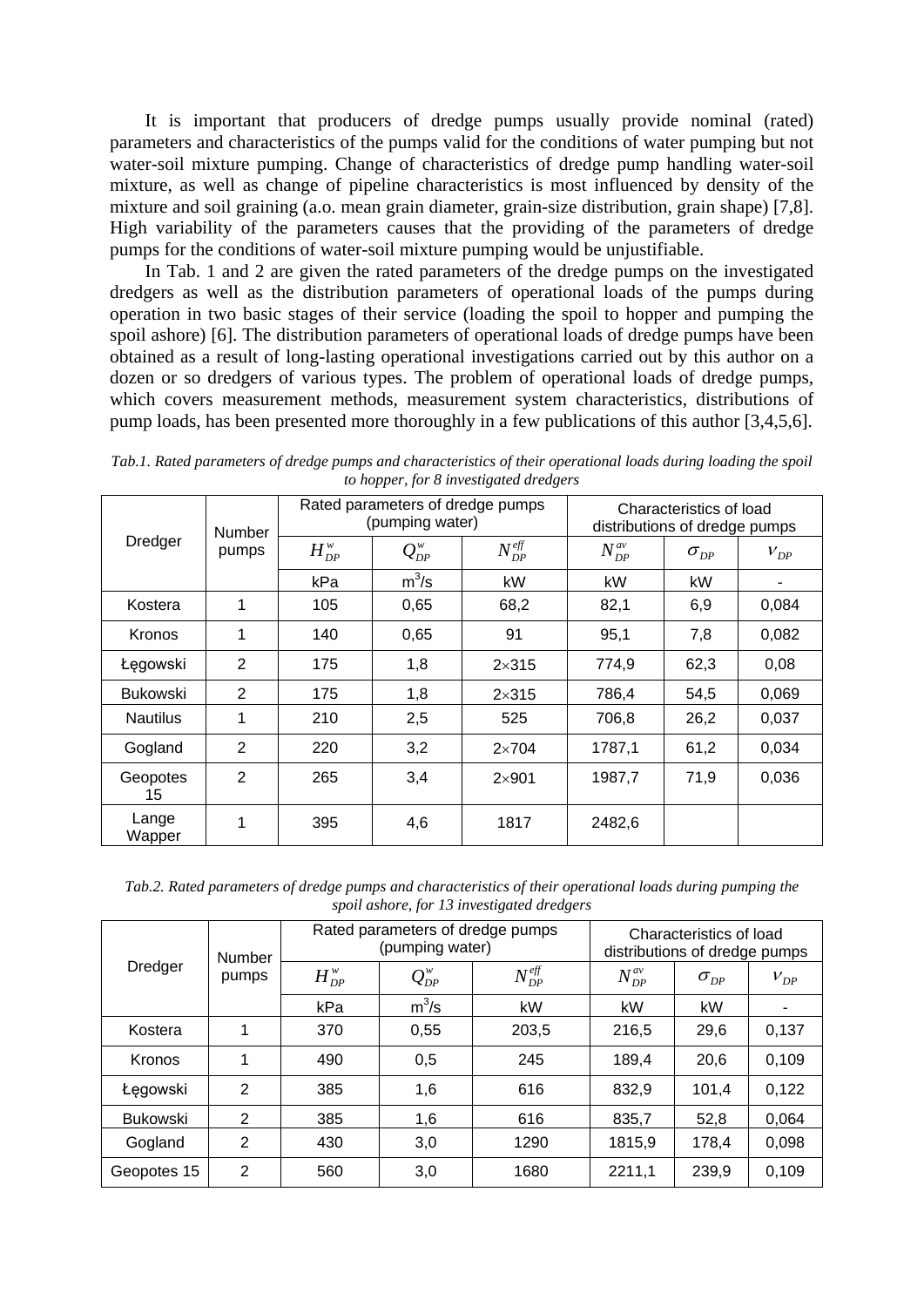| Lange<br>Wapper | 2 | 1240 | 4,1  | 5084   | 3861,9         |       |       |
|-----------------|---|------|------|--------|----------------|-------|-------|
| Trojan          |   | 600  | 1,0  | 600    | 122,9<br>536,7 |       | 0,229 |
| Toruń           | 1 | 530  | 0,95 | 503,5  | 431,5          | 52,3  | 0,121 |
| Scorpio         | 1 | 610  | 2,05 | 1250,5 | 1667,5         | 278,6 | 0,167 |
| <b>Rozkolec</b> | 2 | 1160 | 1,75 | 2030   | 1188,1         | 334,8 | 0,282 |
| Raja            | 4 | 440  | 0,7  | 308    | 240,5          | 32,3  | 0,134 |
| Małż II         | 1 | 410  | 0,4  | 164    | 158,26         | 30,78 | 0,194 |

*Tab.3. Linear regression equations which determine mean loads of dredge pumps during two basic states of their service*

| States of dredge                  | Postać zależności                                                | Statistical evaluation |       |       |              |    |
|-----------------------------------|------------------------------------------------------------------|------------------------|-------|-------|--------------|----|
| pumps                             |                                                                  | R                      |       |       | $F_{\rm kr}$ | m  |
| loading of the spoil to<br>hopper | $(N_{DP}^{av})^{ls}$ = 1,242 $\cdot (N_{DP}^{eff})^{ls}$ + 5,745 | 0.988                  | 81,4  | 276,6 | 5,99         | 8  |
| pumping the spoil ashore          | $(N_{DP}^{av})^{sp} = 0.755 \cdot (N_{DP}^{eff})^{sp} + 244.43$  | 0,934                  | 147,4 | 75,8  | 4,84         | 13 |



*Fig. 1a. The relations*  $N_{DP}^{av} = f(N_{DP}^{eff})$  $N_{DP}^{av} = f(N_{DP}^{eff})$  for dredge pumps in state of loading the spoil to hopper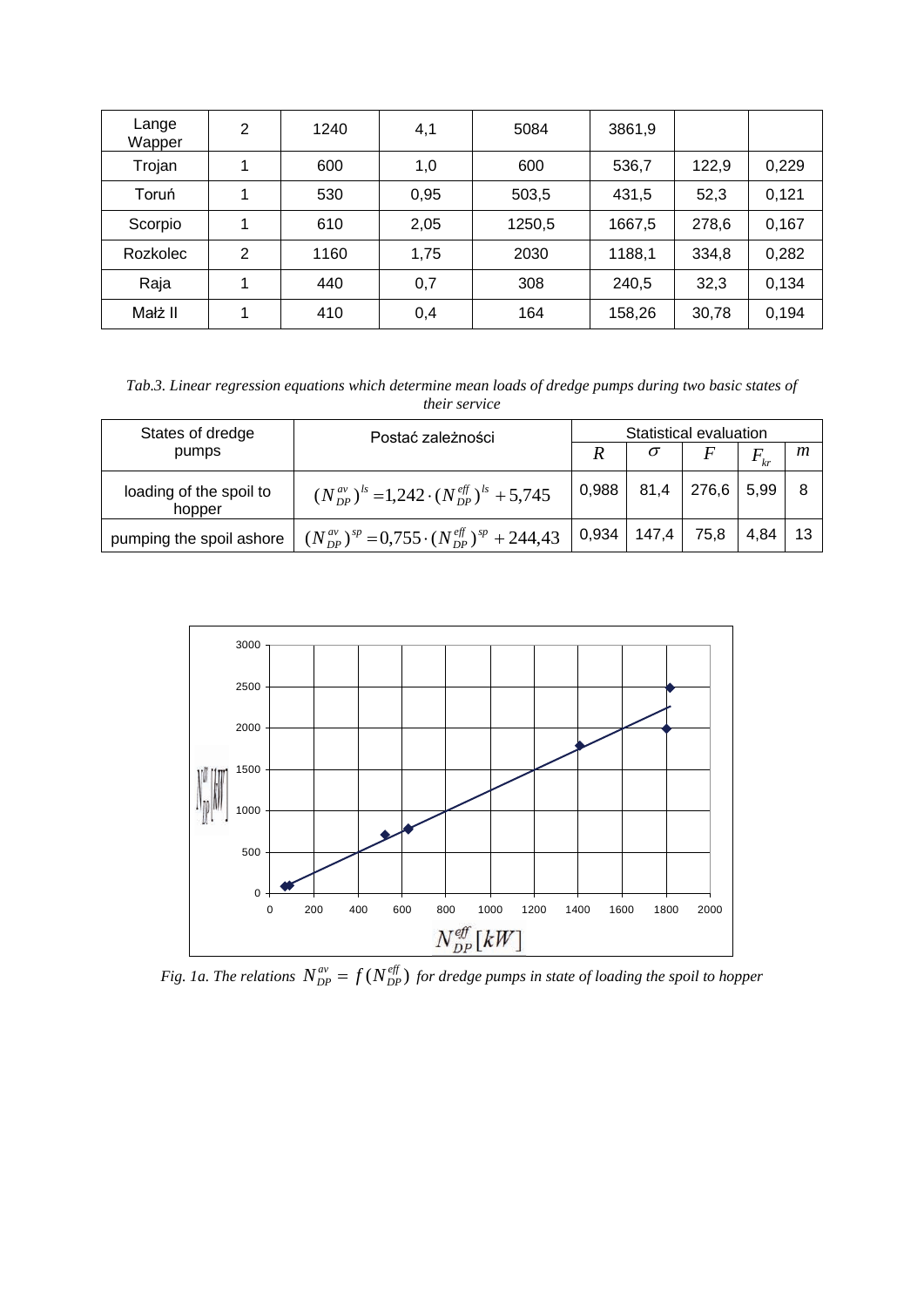

*Fig. 1b. The relations*  $N_{DP}^{av} = f(N_{DP}^{eff})$  $N_{DP}^{av} = f(N_{DP}^{e\!f\!f})$  for dredge pump in state of pumping ashore

If rated parameters of dredge pump (-s) are known it is possible - by making use of the relations given in Tab.3 - to predict its (their) mean load during a considered service state.

## **3. Standard deviations of operational load distributions of dredge pumps, working time fractions of the pumps in a given service state**

Value of the standard deviation  $\sigma_{DP}$  can be determined by using data which deal with the variability coefficient  $v_{DP} = \sigma_{DP} / N_{DP}^{av}$  (Tab.1 and 2). Values of the variability coefficients of load distributions of dredge pumps during loading the winning are contained within the interval of  $0.034 \div 0.084$  at the mean value of  $v_{\text{p}}$  equal to 0.06 (Tab.1). In the case of the service state of transferring the winning values of the variability coefficients of load distributions of dredge pumps are contained within the interval of  $0,064 \div 0,229$  at the mean value of  $v_{\text{p}p}$  equal to 0,146 (Tab.2).

The analyzed loads of dredge pumps concern duration time of loading the spoil to the hold (of the dredger or hopper barge) or hydraulic unloading the spoil from the hold (of the dredger or hopper barge), that is determined by values of the usage time coefficients  $\lambda_{DP}^{ls}$ ,  $\lambda_{DP}^{sp}$ (Tab.1 and 2 given in [6]). Values of the coefficient  $\lambda_{DP}^{ls}$  are contained in the interval of 0,95÷0,98, at its mean value equal to 0,972. Values of the coefficient  $\lambda_{DP}^{sp}$  are close to the  $\lambda_{DP}^{ls}$ values and are contained in the interval of 0,96÷0,99 , at its mean value of 0,978.

If the relation of the duration time of "dredging operations" has to be determined the coefficient  $\lambda_{1s}^{do}$  or  $\lambda_{sp}^{do}$  is to be additionally taken into account. Values of the coefficients depend on a type of dredger and its design solution.

In addition the case of cutter suction dredger with underwater pump should be highlighted. The so applied pumps operate both during loading the winning into hopper barge (dredging to hopper barges) and during dredging with simultaneous pumping ashore with the use of dredge pump (pumps) installed onboard. For both the situations working conditions of the underwater pump can be assumed the same and corresponding with the conditions of loading the spoil. Of course, the dredge pump installed onboard operates only during pumping the spoil ashore.